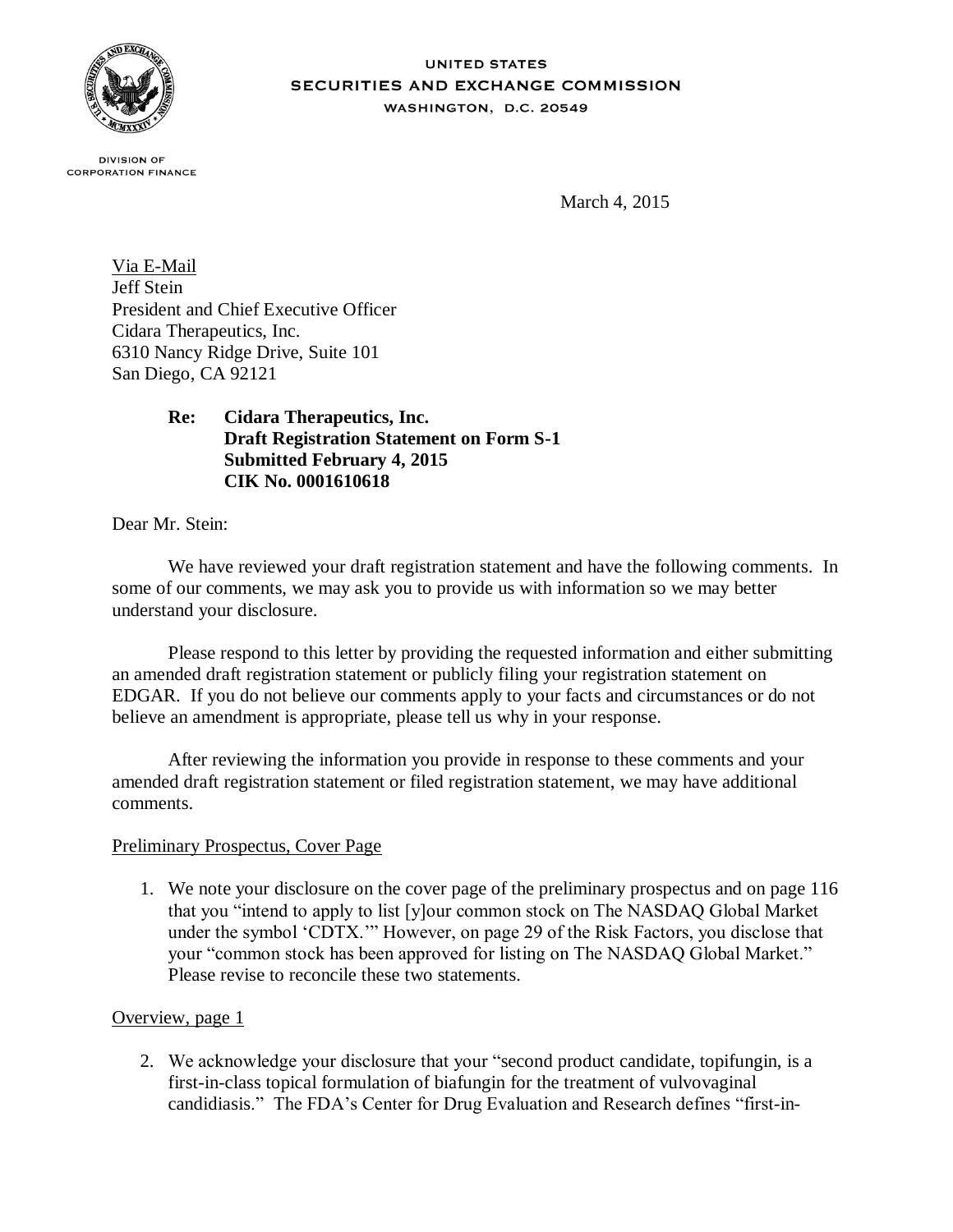> class" drugs as those that utilize a new and unique mechanism of action for treating a medical condition. As such, first-in-class drugs are generally associated with greater development risks and often greater development costs. If topifungin is not a first-inclass drug, as that term is used by the FDA, please revise accordingly. If it does fit such drug classification, please add a risk factor or augment an existing risk factor to discuss, as applicable, any additional risk topifungin's development may pose for the company as a first-in-class therapy.

# Our Strategy, page 3

3. Where appropriate in your list of key strategic elements, please revise to clarify, if true, that you currently do not have any collaboration or licensing agreements.

Management's Discussion and Analysis of Financial Condition and Results of Operations Critical Accounting Policies and Significant Judgments and Estimates Stock Based Compensation Determining Fair Value of Stock Options, page 54

4. We may have additional comments on your accounting for equity issuances including stock compensation and beneficial conversion features. Once you have an estimated offering price, please provide us an analysis explaining the reasons for the differences between recent valuations of your common stock leading up to the IPO and the estimated offering price.

## Business, page 57

5. Your table of pipeline candidates on page 57 does not appear to reflect precisely the status of your various development efforts. Specifically, we note that the arrow for both biafungin and topifungin extends well into "IND Enabling" column, you have not filed INDs as yet for either product candidate. Accordingly, please revise the table so that the arrow stops just before the "IND Enabling" column.

## Strategy, page 60

6. Your disclosure on pages 60 and 67-68 indicates that you had a pre-IND meeting with the FDA in December 2014 concerning biafungin, the result of which was an "agreement with the FDA that a single Phase 3 pivotal clinical trial, supported by a single Phase 2 clinical trial and a safety database of at least 300 patients can support approval for the treatment of candidemia." As applicable and material to investors, please revise to disclose any other relevant discussions, feedback and other information that has been communicated among you and the FDA to the extent this information is not already provided.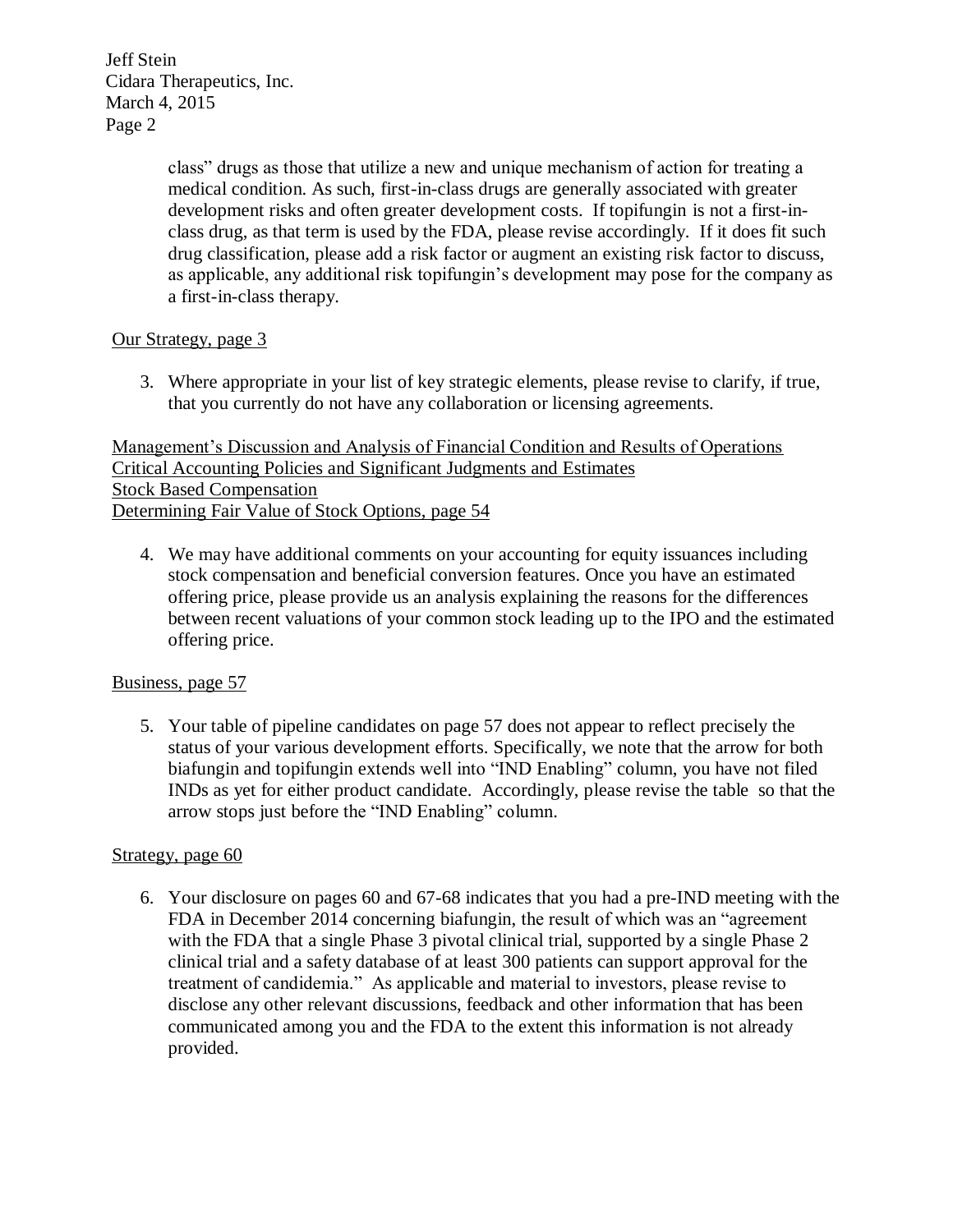## Half-life of Biafungin and Other Echidocandins, page 65

7. Please clarify the meaning of the multiple entries in the table for "ot A aila le."

## In Vivo Safety Data, page 67

8. In the table entitled "Efficacy of Biafungin and Anidulafungin in a Mouse Candidiasis Model," please explain the meaning and import of p-values and statistical significance, how the two concepts are related and what the accepted threshold is for statistical significance.

#### C-001 for Invasive Aspergillosis, pages 72-73

9. Please explain, in layman's terms, the meaning of the word "neutrophils" the first time it appears in the prospectus and clarify the significance of neutrophils to the assessment and treatment of bacterial infections.

#### Board Composition, page 89

10. We note the following: your board of directors has eight members, the authorized number of directors may be changed only by resolution of a majority of present directors, and no disclosure is provided indicating whether this number is expected to change when Cidara Therapeutics becomes a public reporting company. Given the possibility that board votes may result in ties when a board contains an even number of members, please revise to provide a risk factor for the possible ramifications of having an even number of directors on your board.

## Voting, page 112

11. We note that your disclosure regarding shareholder voting thresholds is scattered across several parts of the prospectus. Further, we acknowledge your disclosure as to the threshold for the election of directors, their removal, and the amending the articles of incorporation and bylaws. Please expand your disclosure to include the voting threshold for all matters that may be voted on by stockholders under the "Voting" heading on page 112.

## Amended and Restated Certificate of Incorporation and Amended and Restated Bylaws, page 115

12. We note your disclosure on page 115 regarding provisions of your amended and restated certificate of incorporation and amended and restated bylaws, which have yet to be filed as exhibits to the registration statement, stating that the Delaware Court of Chancery shall be the sole and exclusive forum for any stockholder bringing specified actions. Please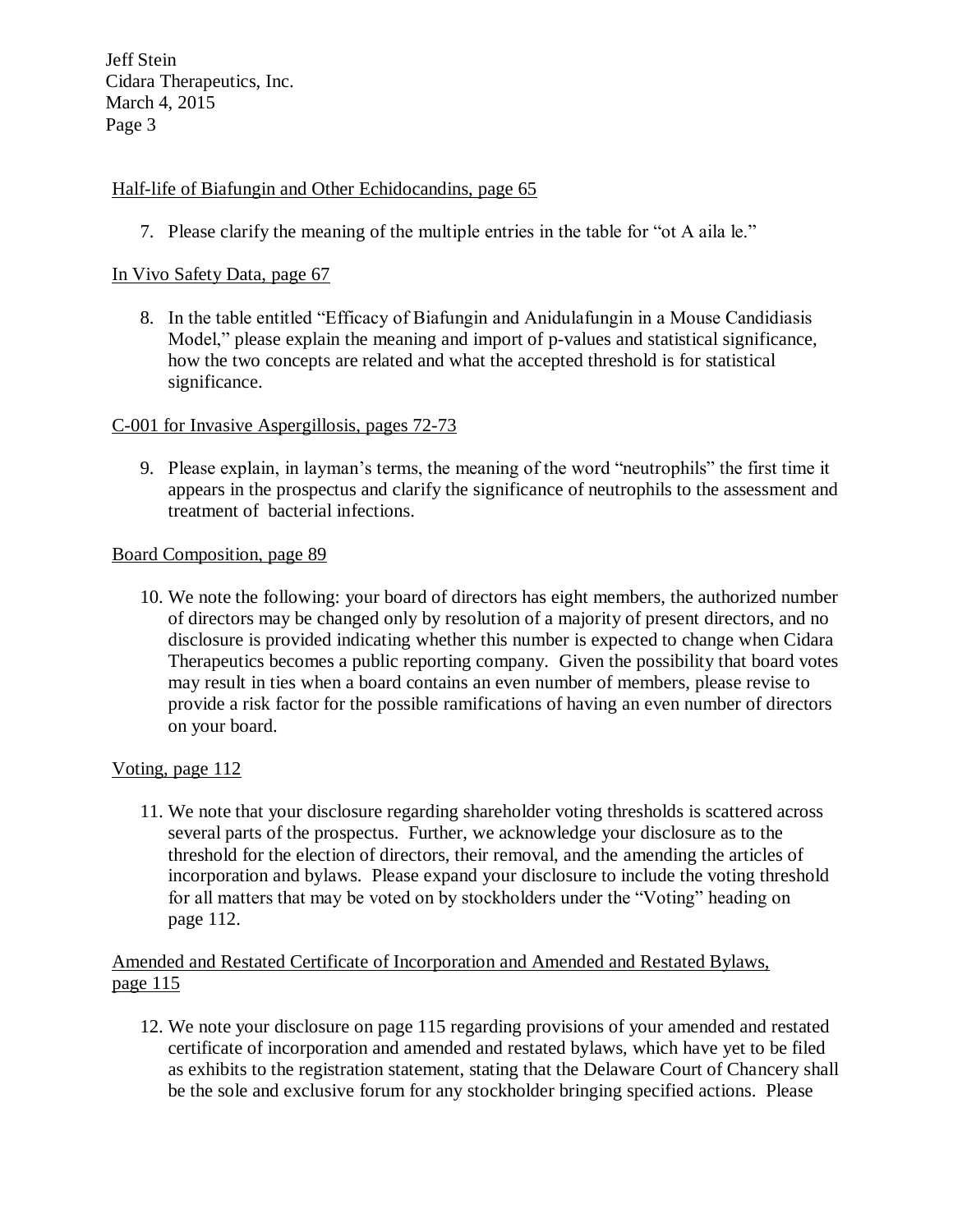> add a risk factor describing the specific types of actions subject to the exclusive forum provision and the attendant risks to investors. For example, please highlight that such a provision may limit a shareholder's ability to bring a claim in a judicial forum that it finds favorable for disputes with directors, officers or other employees, and may discourage lawsuits with respect to such claims. We may have further comments once you have filed these documents as exhibits.

# Exhibits 3.2 and 3.4

13. We note that you will file by amendment as Exhibits 3.2 and 3.4 the Amended and Restated Certificate of Incorporation and Amendment and Restated Bylaws of the registrant, respectively. Please provide us with copies of the form of the Amended and Restate Certificate of Incorporation and the Amendment and Restated Bylaws you intend to file as soon as practicable.

## Other Comments

- 14. Please submit all other exhibits as soon as practicable. We may have further comments upon examination of these exhibits.
- 15. Please confirm that the graphics included in your registration statement are the only graphic, visual, or photographic information you will use in your prospectus. If those are not the only graphics, please provide any additional graphics prior to their use for our review.
- 16. Please supplementally provide us with copies of all written communications, as defined in Rule 405 under the Securities Act, that you, or anyone authorized to do so on your behalf, present to potential investors in reliance on Section 5(d) of the Securities Act, whether or not they retain copies of the communications.
- 17. Your exhibit index does not indicate that you have submitted or will be submitting a confidential treatment request with respect to your exhibits or portions of certain of your exhibits. If you do intend to make a confidential treatment request for any of your exhibits, please confirm this.